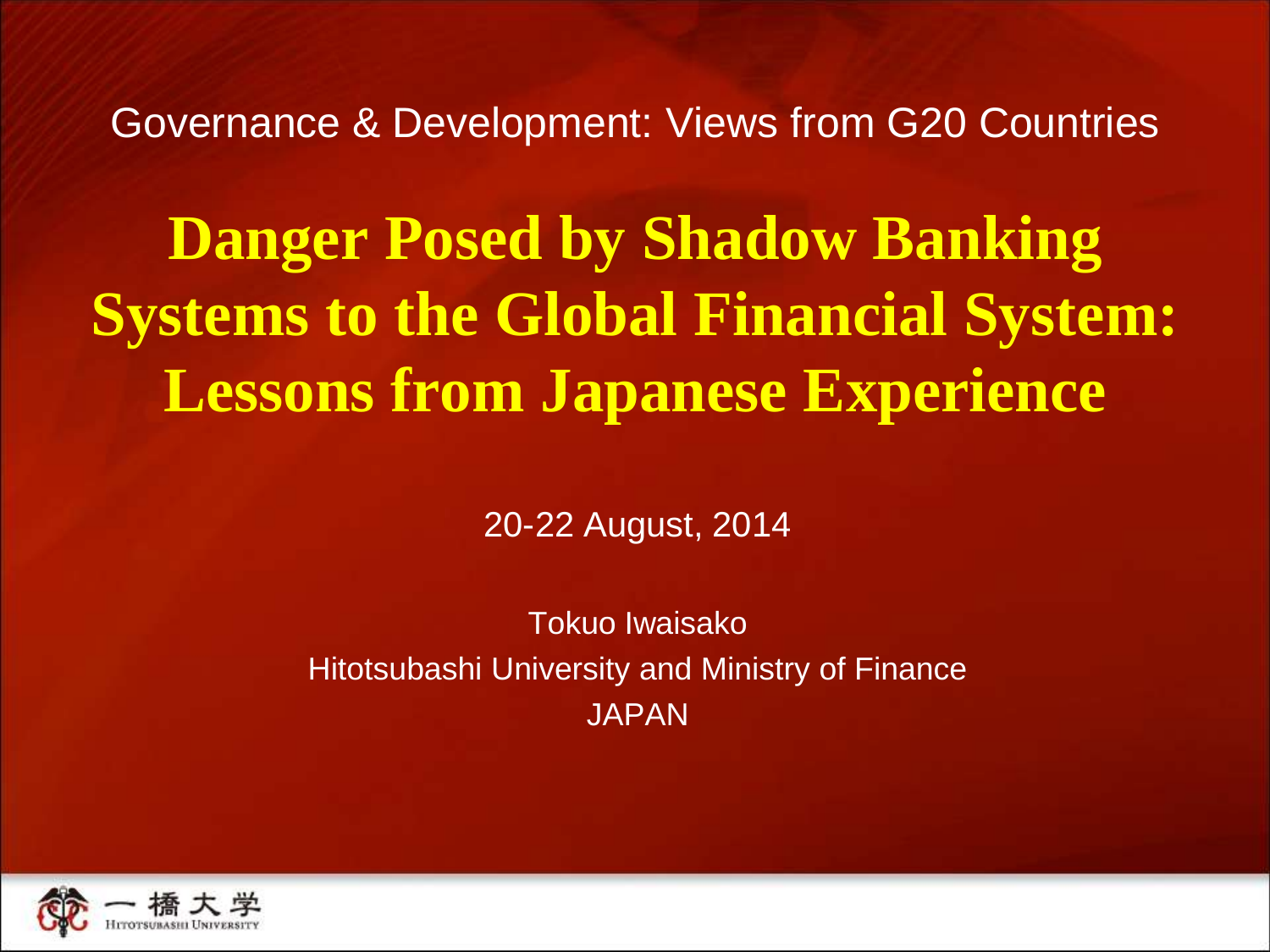

#### Shadow banking and asset bubble

- Excess risk-taking by unregulated and unmonitored shadow banking activity creates asset bubbles.
- Collapse of asset bubble causes a dry up of liquidity and a sharp contraction of credit.
- Credit crunch causes a slow down of real economic activity, leading to a severe recession.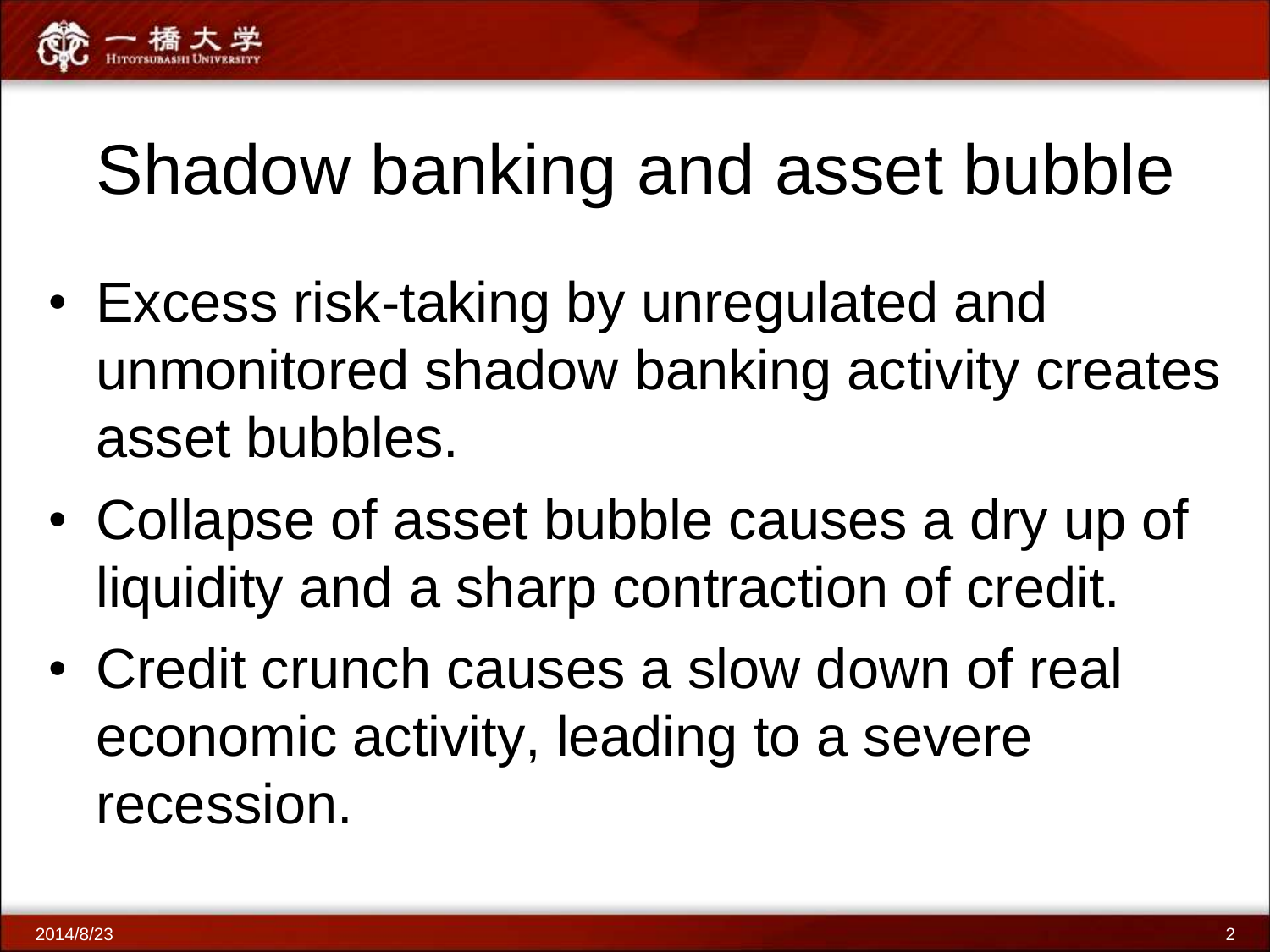

# Japan's "bubble economy" (1)

- Historical background
	- Catching-up stage of economic growth had ended by early 1980s.
	- This caused productivity growth slowdown, low equip investment, and lower corporate profits.
- Development of financial markets: banks lost best borrowers to bond and stock markets.
- Japan's household saving rate was still high, but corporate demand for credit declined.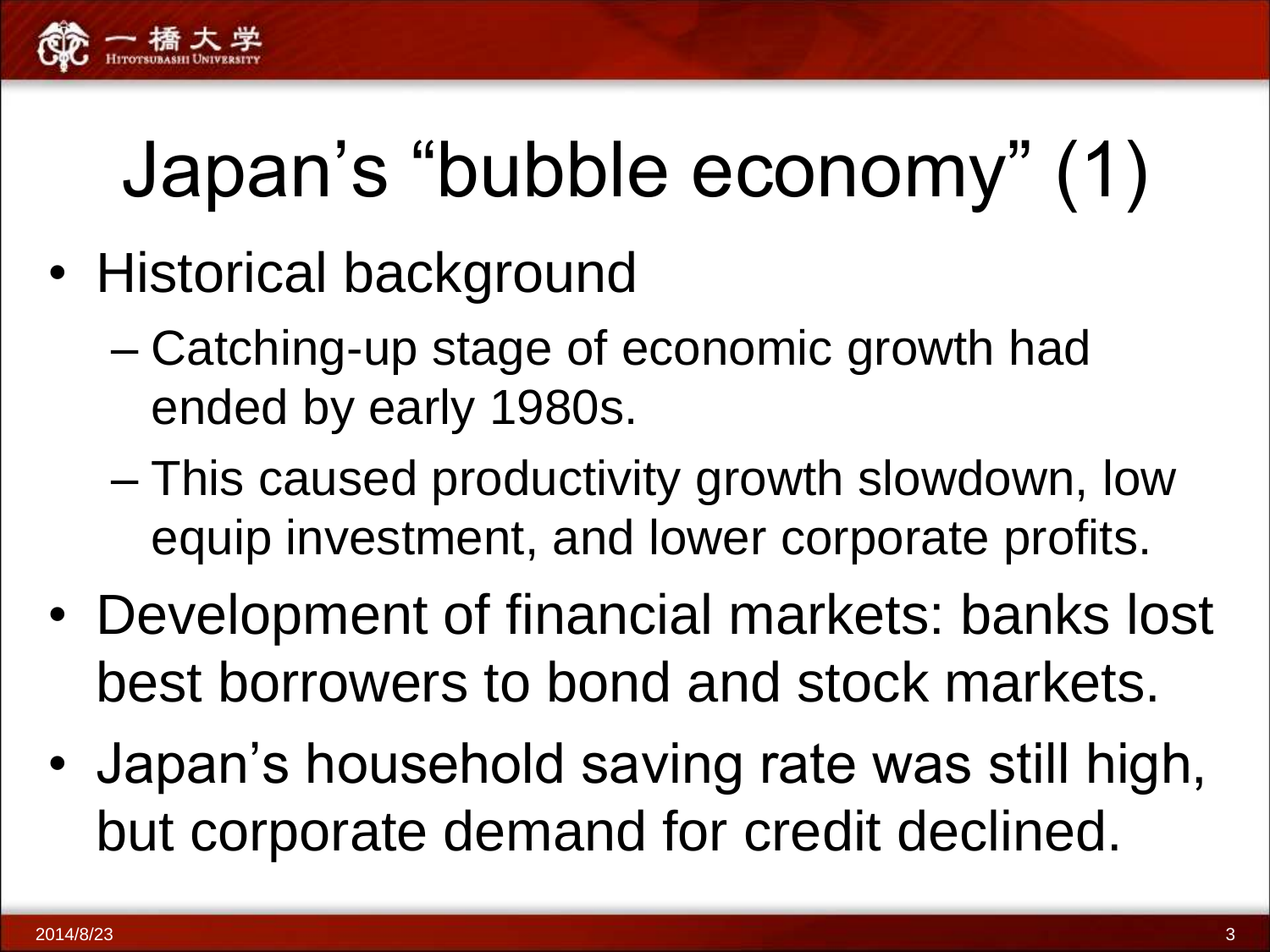

## Japan's "bubble economy" (2)

- In seeking new profit opportunities, banks had made many questionable lending decisions in late 1980s.
	- In particular, lending to real estate, construction, and resort businesses.
- Key to the "bubble economy" was Japan's collateral lending practice.

– Kiyotaki and Moore (1997)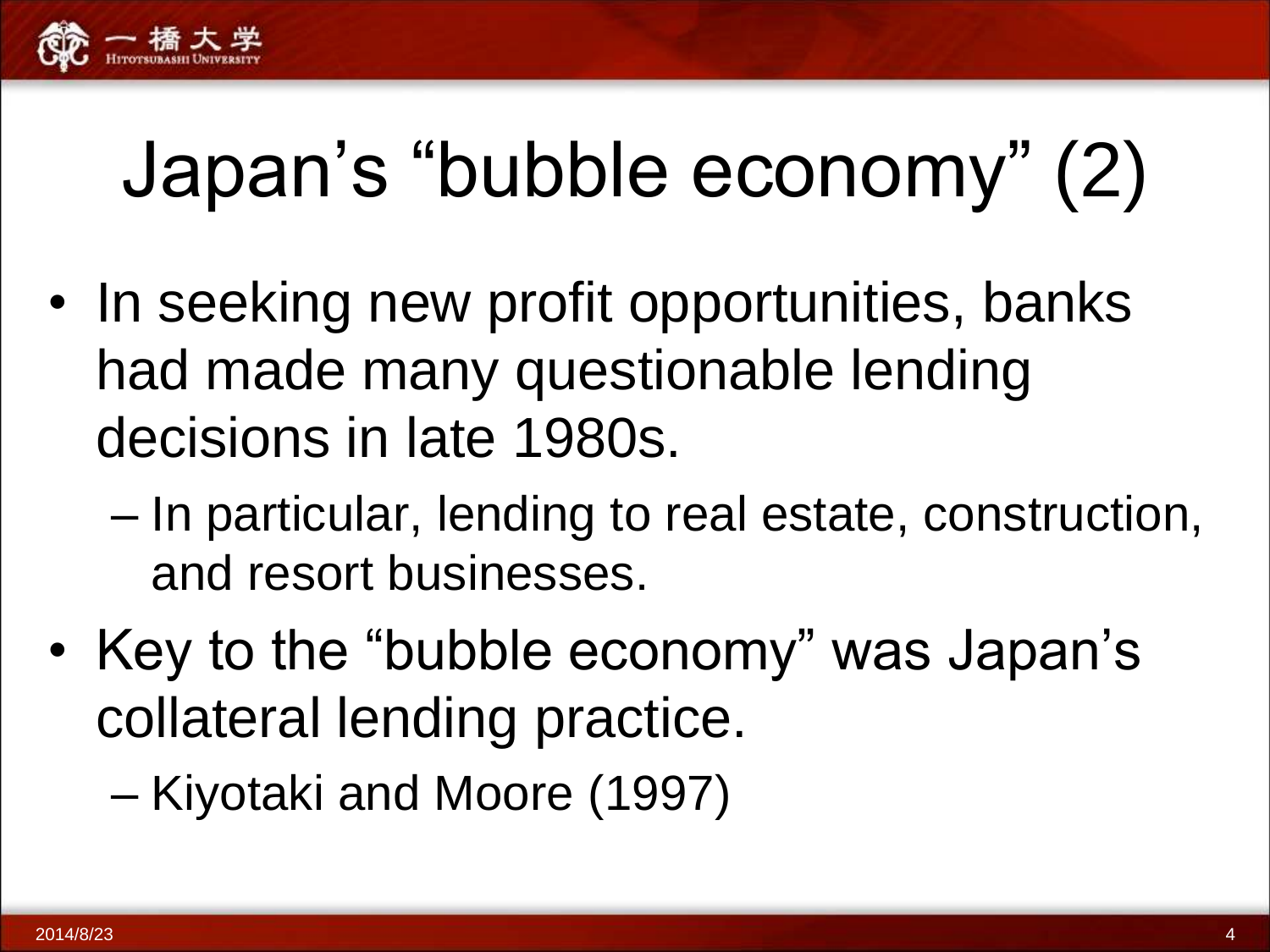

## Japan's "bubble economy" (3)

- This resulted in a serious non-performing loan problems in 1990s, but credit crunch did not happen until fall of 1997.
- Forbearance (zombie) lending and misallocation of credit had been more serious problem.
	- Caballero, Hoshi, and Kashyap (2008)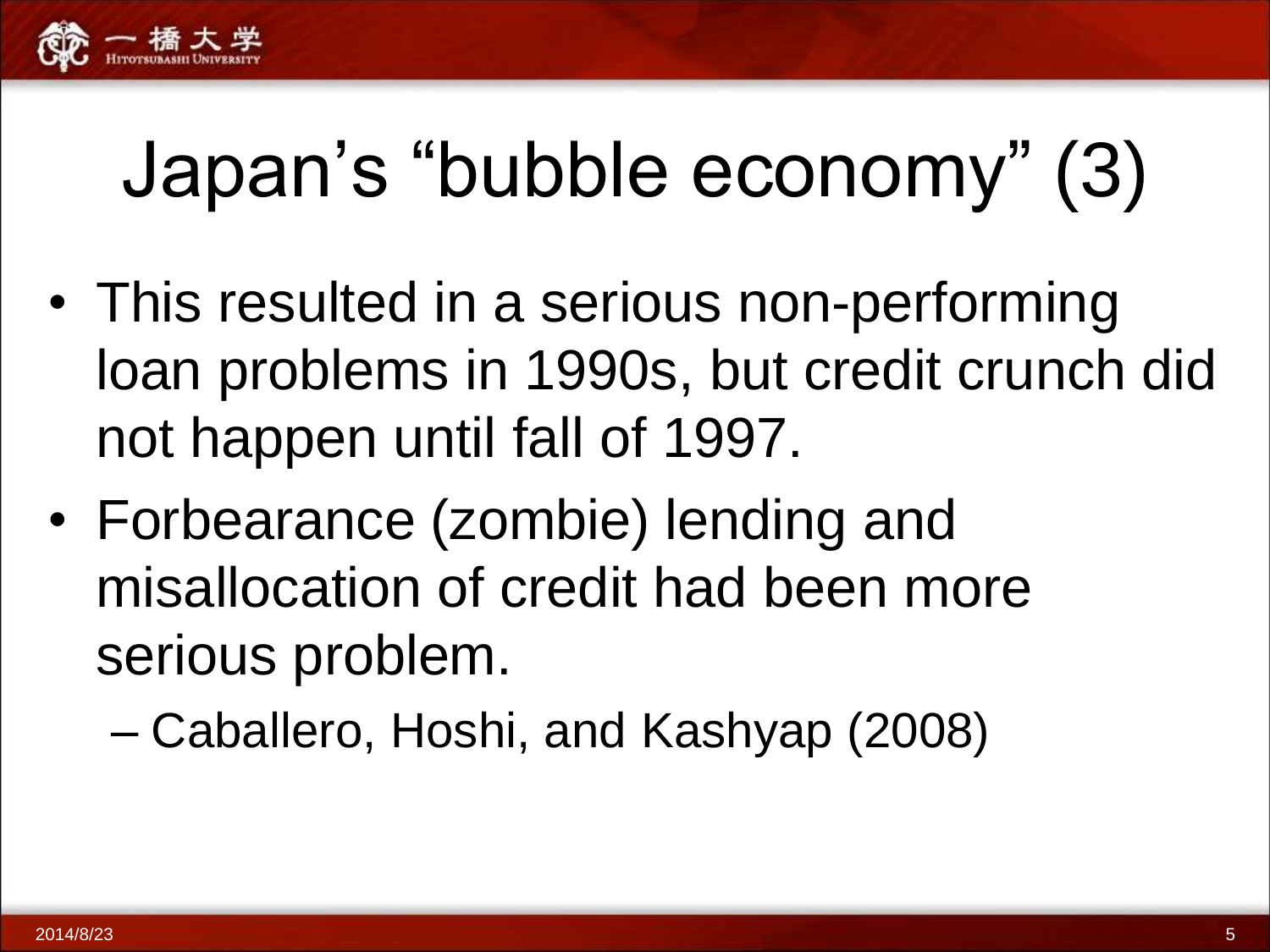

## US subprime bubble (1)

- Excess risk taking in mortgage lending market.
- Large mis- and overvaluation of MBS and CDS
	- Mostly, it was a result of overconfidence and ignorance, not a criminal act.
	- Some people were apparently aware of overvaluation: eg. John Paulson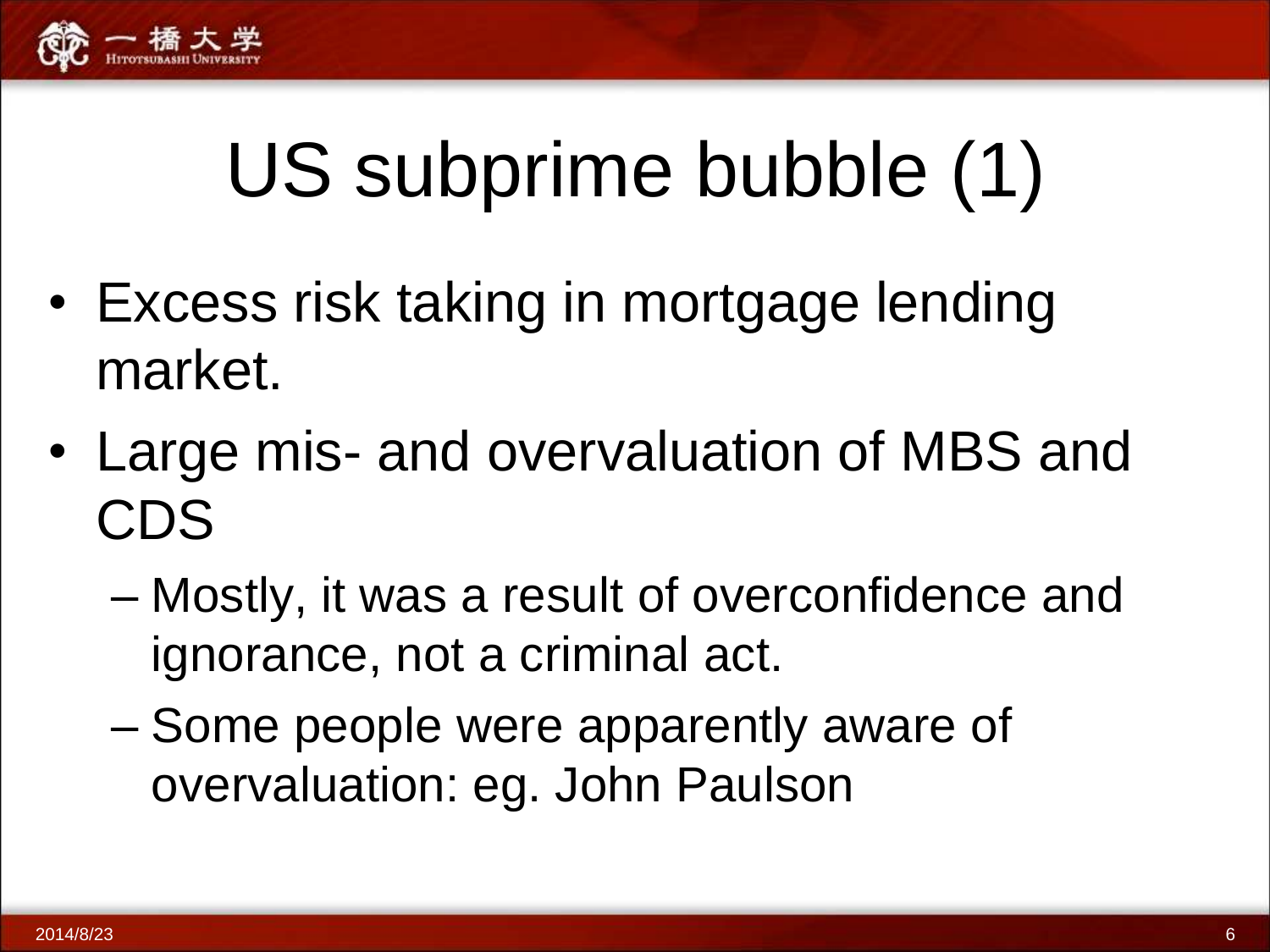

## US subprime bubble (3)

- Decline of home prices caused loss of values of ABSs linked to subprime mortgages.
- The shock spread quickly to other asset classes as entities based on short-term debt were unable to roll over the debt or faced withdrawals.
	- Repo market, the market for ABCP, and MMMFs.
- Large international spillover of the financial crisis.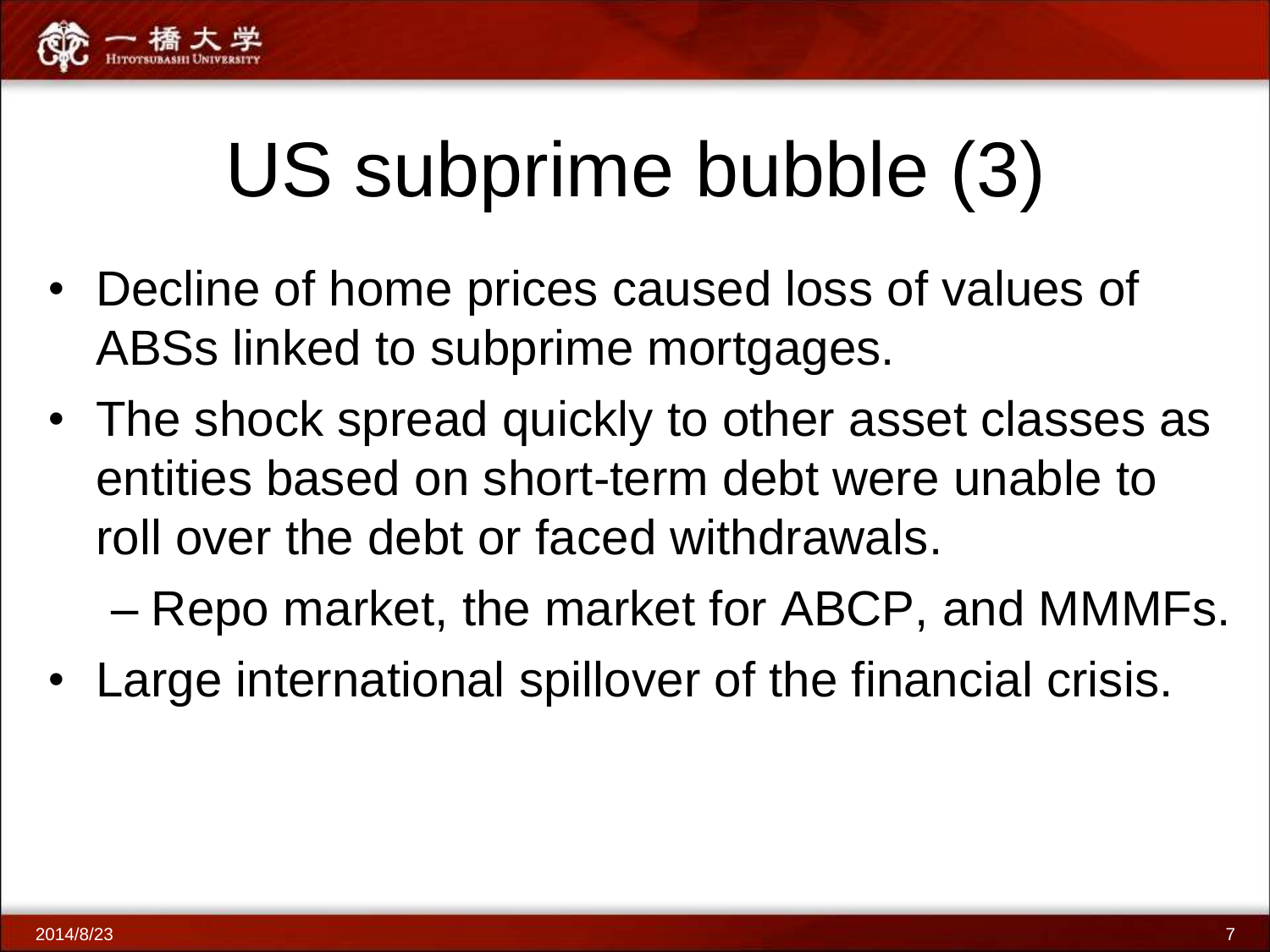

#### Common features

- Monetary easing and very low interest rate.
- Other factors behind excess risk-taking
	- Excess supply of funding.
	- Loss of conventional and stable profit opportunities (Caballero, Farhi, and Gourinchas 2008).
		- Increased competition among financial institutions.
	- Emergence of new unknown asset class.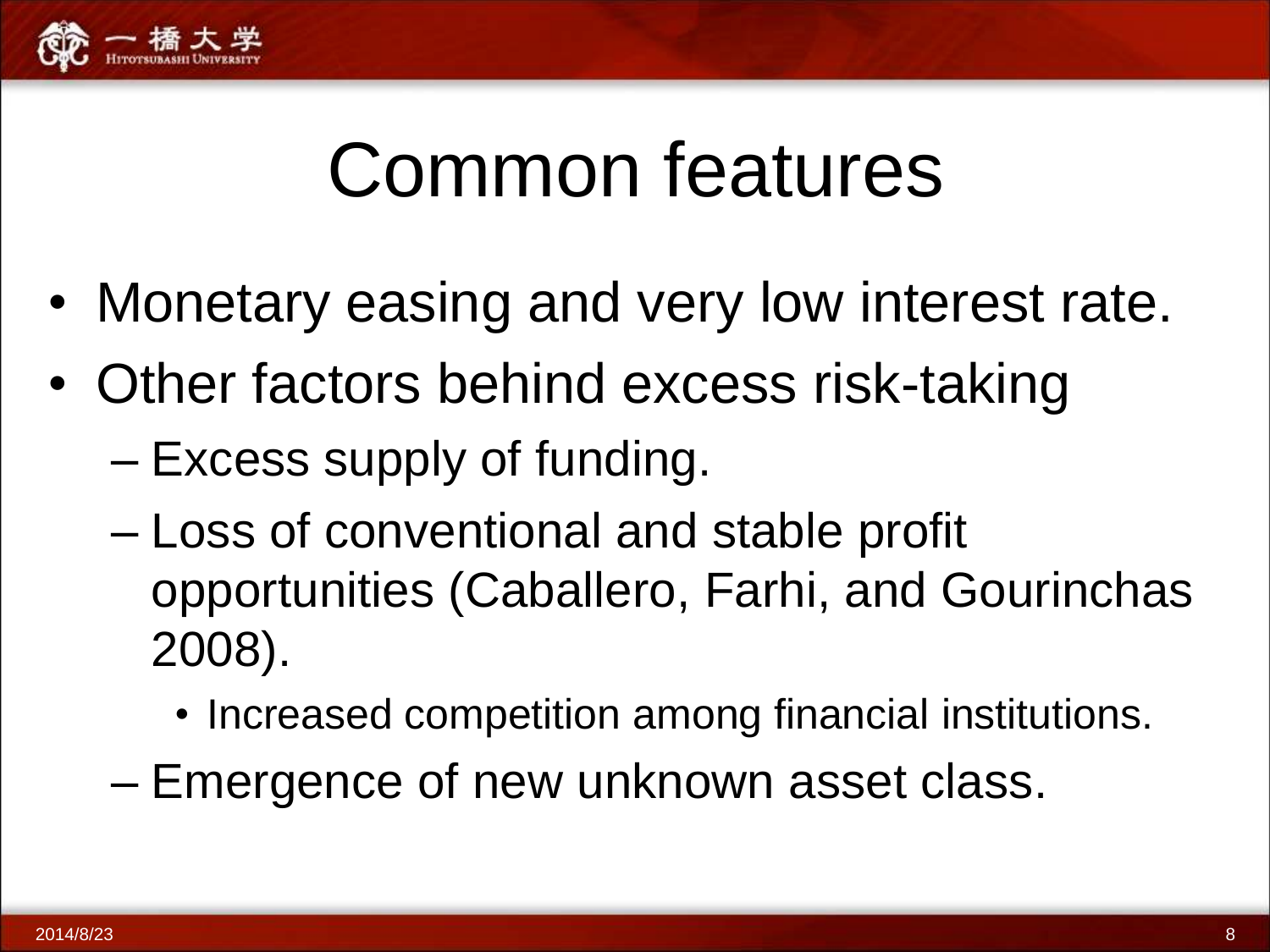

#### **Differences**

- Japan's bubble economy
	- Commercial real estate bubble.
	- Banks' problem: did not involve shadow banking
	- Funding came from domestic saving. There was a limited international spillovers.
- US subprime loan bubble
	- Housing price bubble.
	- Shadow banking system was main source.
	- International capital inflow sustained and fueled subprime bubble (Bernanke 2005; Rajan 2010).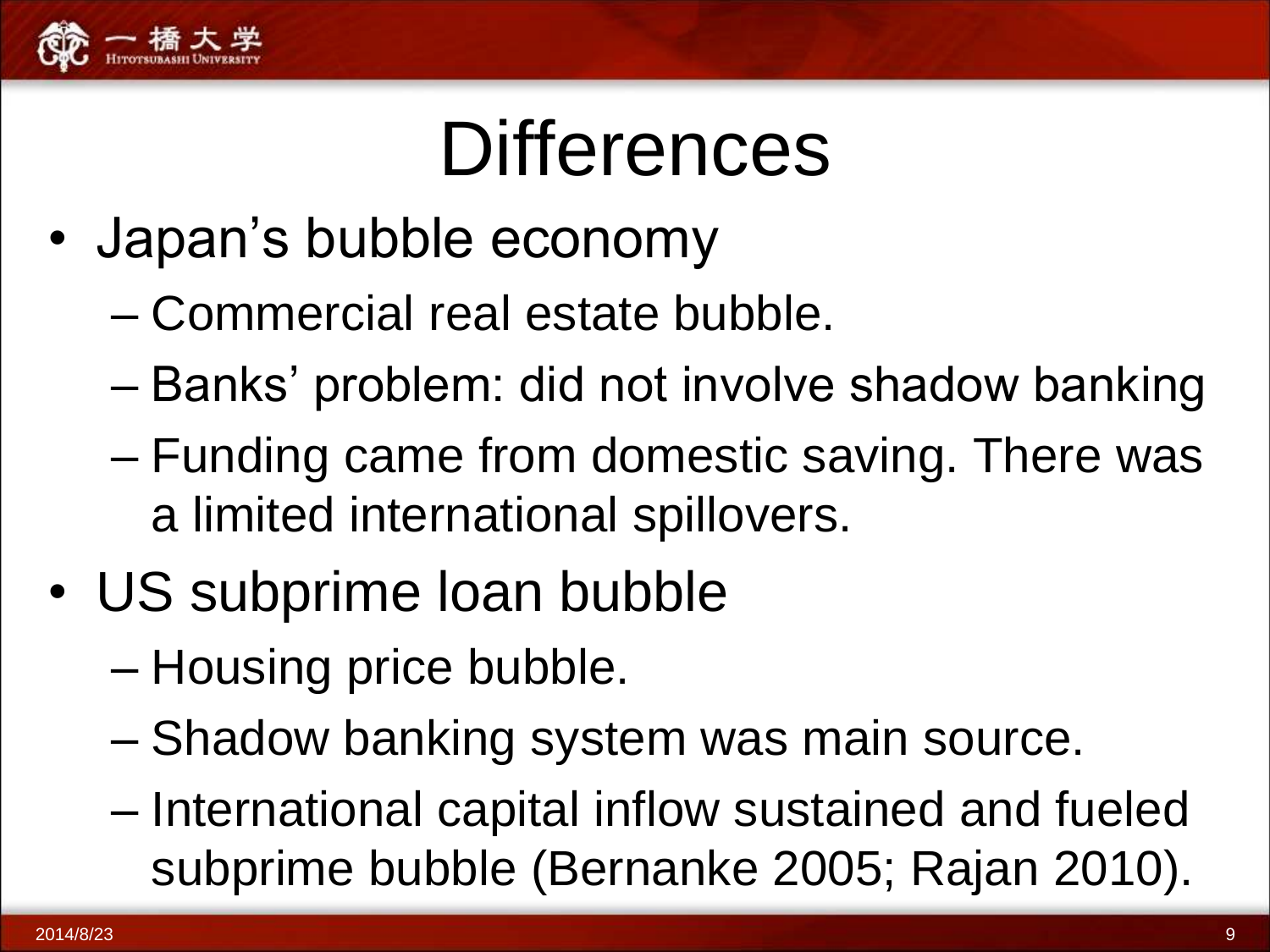

#### **Implications**

- Same old story, same old mechanism.
	- This time is *not* different (Reinhart and Rogoff, 2009)
- However, bubble always reappear in different faces.
	- There will not be a single policy and/or regulatory solution.
		- Perhaps, except extremely tight monetary policy --- BIS view vs FED view.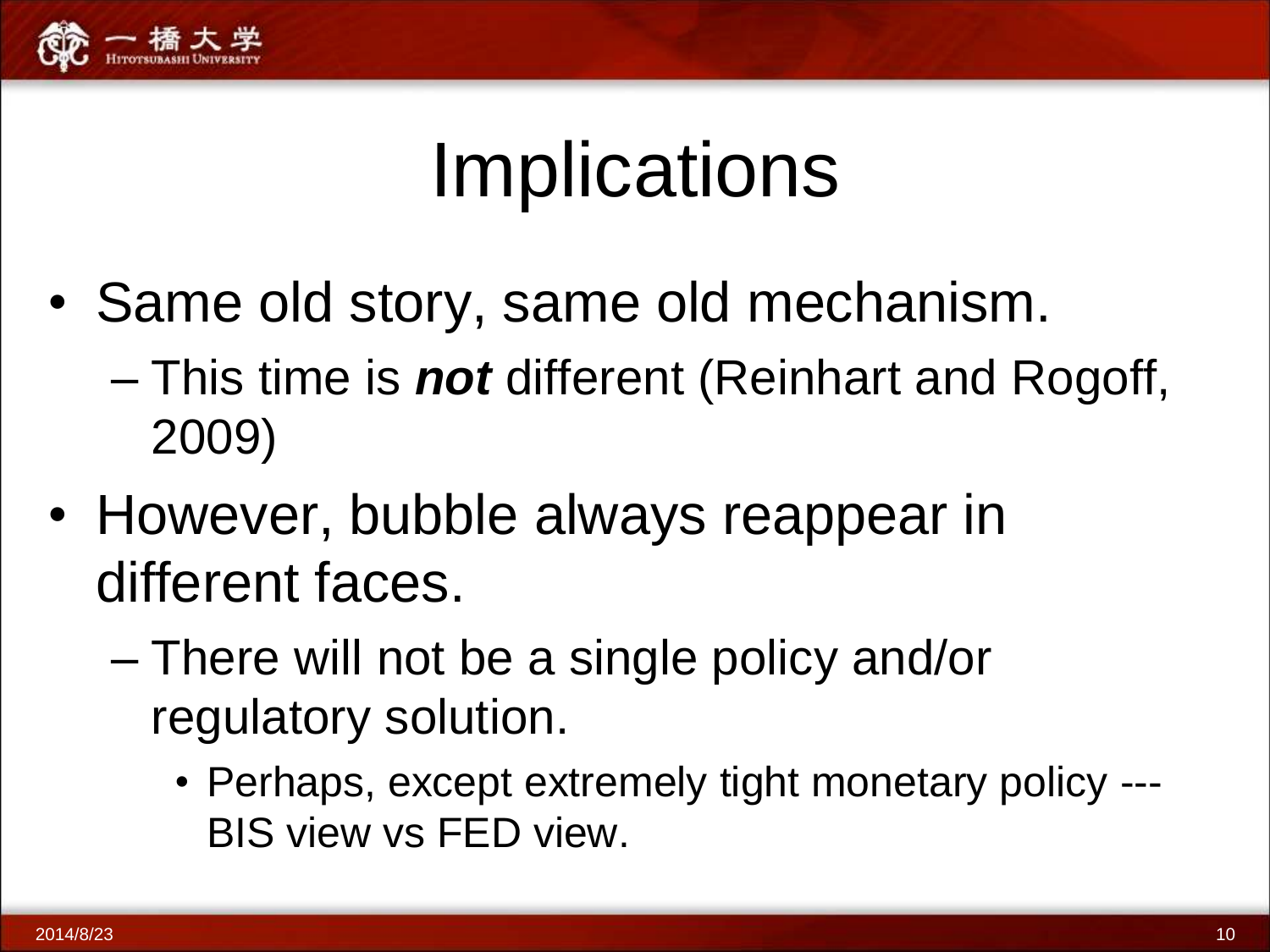

## Implications (continued)

• Shadow banking system arose because conventional banking system had become too heavily regulated and too transparent.

– So that less and less profitable.

- Heavy regulation kills most important role of financial institutions/system, that is discovery and transmission of business information.
- Financial authorities cannot monitor and control everything. There will be always loop holes.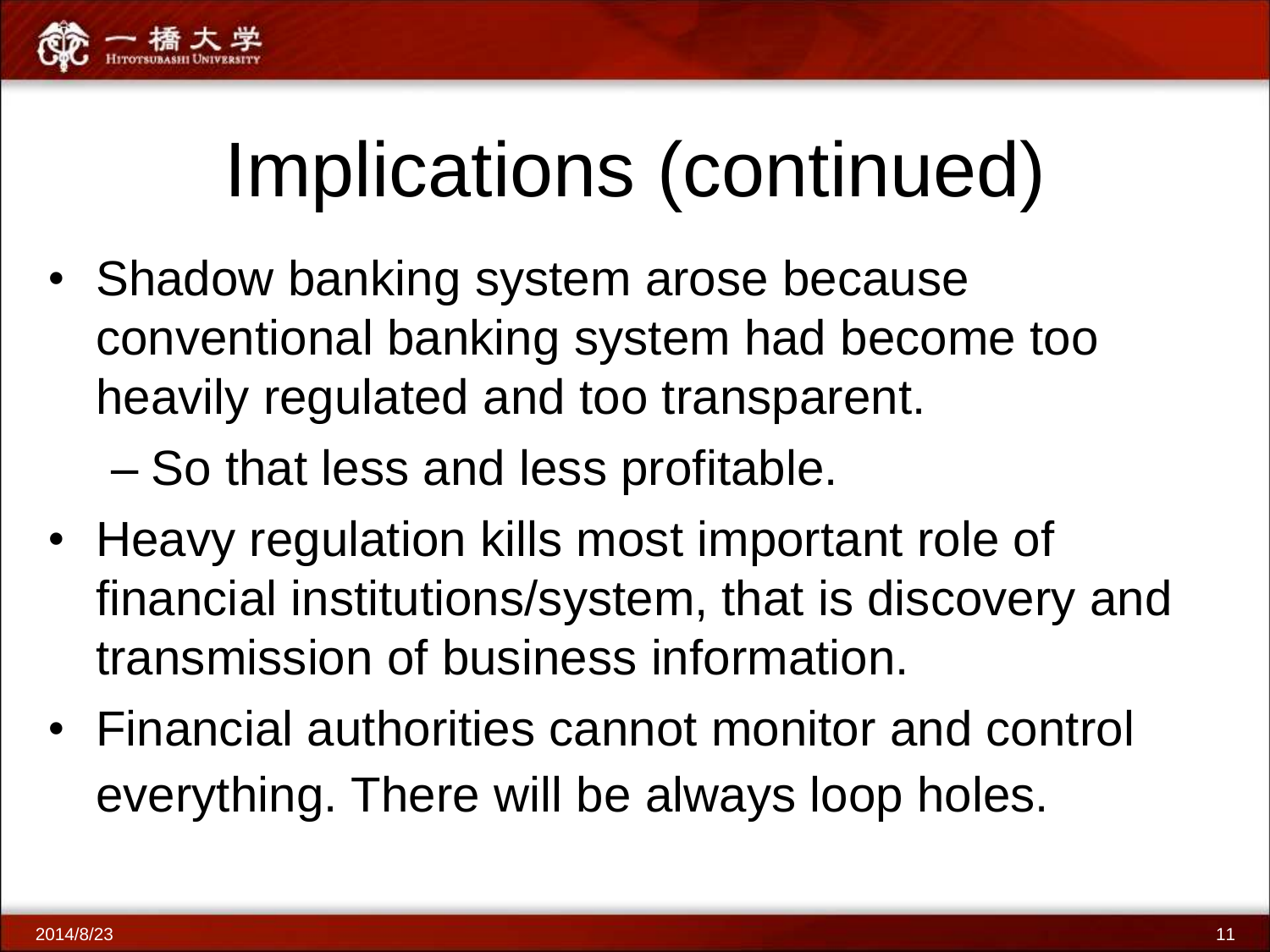

## Next: China Syndrome?

- Current Chinese situation looks exactly like Japan's experience in late 1980s.
- If so, eventual crash will be inevitable.
- Will it be corporate, household or local government non-performing loan problem?
- Will there be serious international spillovers?
	- Mainly through goods market?
	- Any serious financial propagation?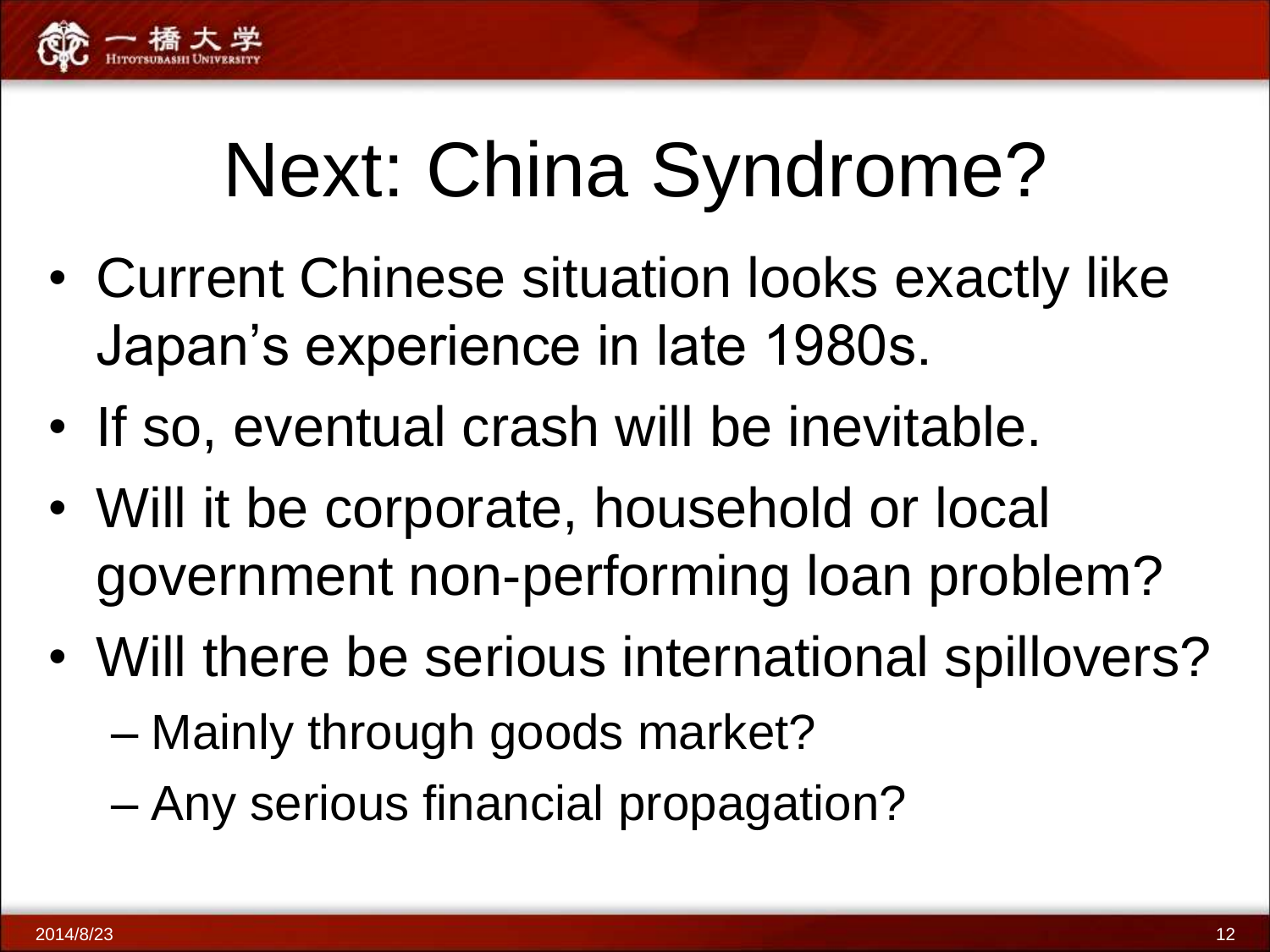

### Government involvement

- Chinese banks are state owned or government-backed.
- So they are better regulated and better protected, they say.
- But, does government have incentive to monitor and regulate them appropriately?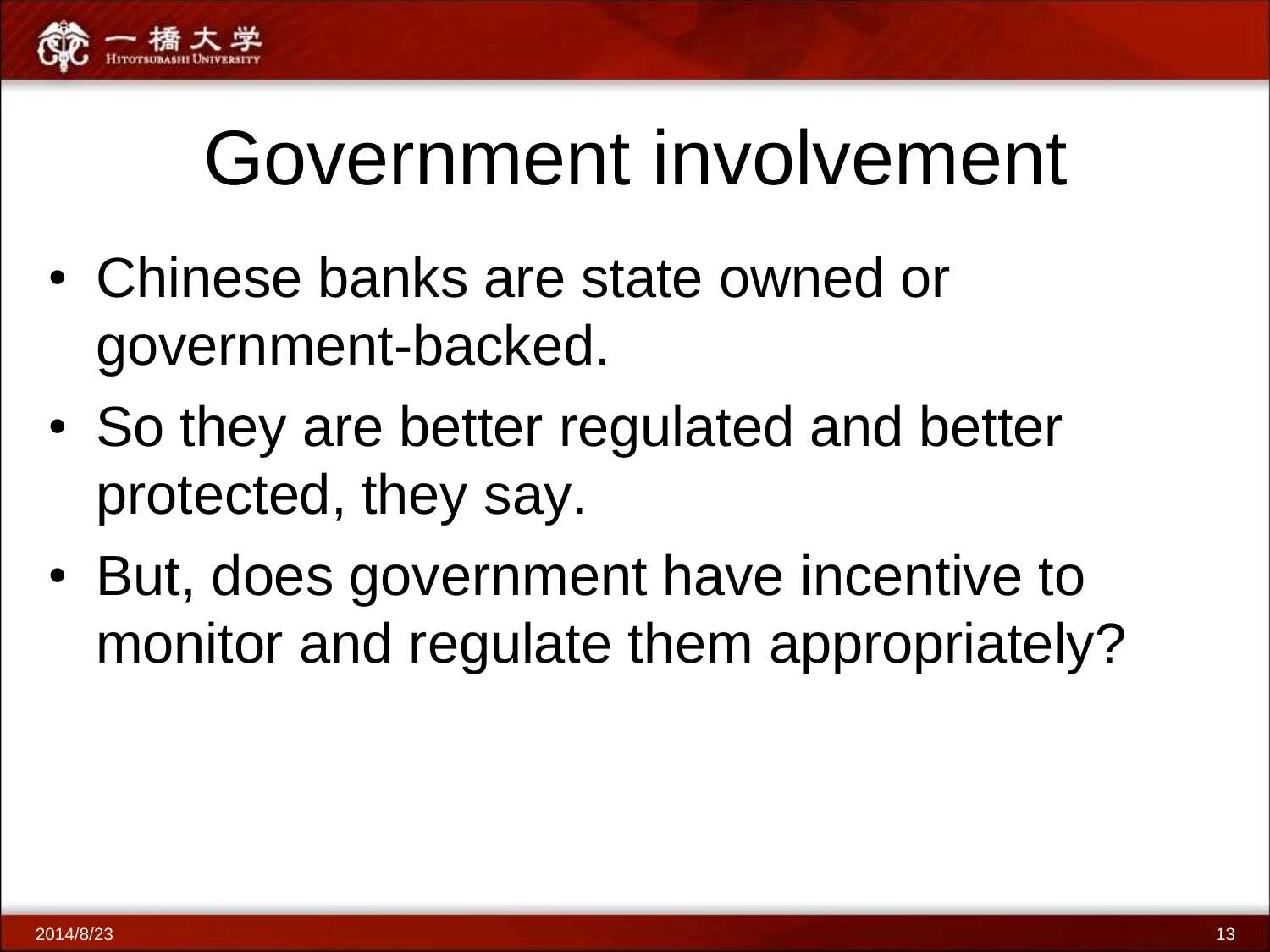

#### Government involvement (continued)

- Semi public, semi private financial institutions always create problems.
	- Japan: Jusen (specialized housing loan companies) problem.
	- US: FannieMae and Freddie Mac
- Government discretions and indecisions
	- Japan: Government had avoided restructuring of non-performing loans at the beginning.
	- US: "Owning a home is the American dream"